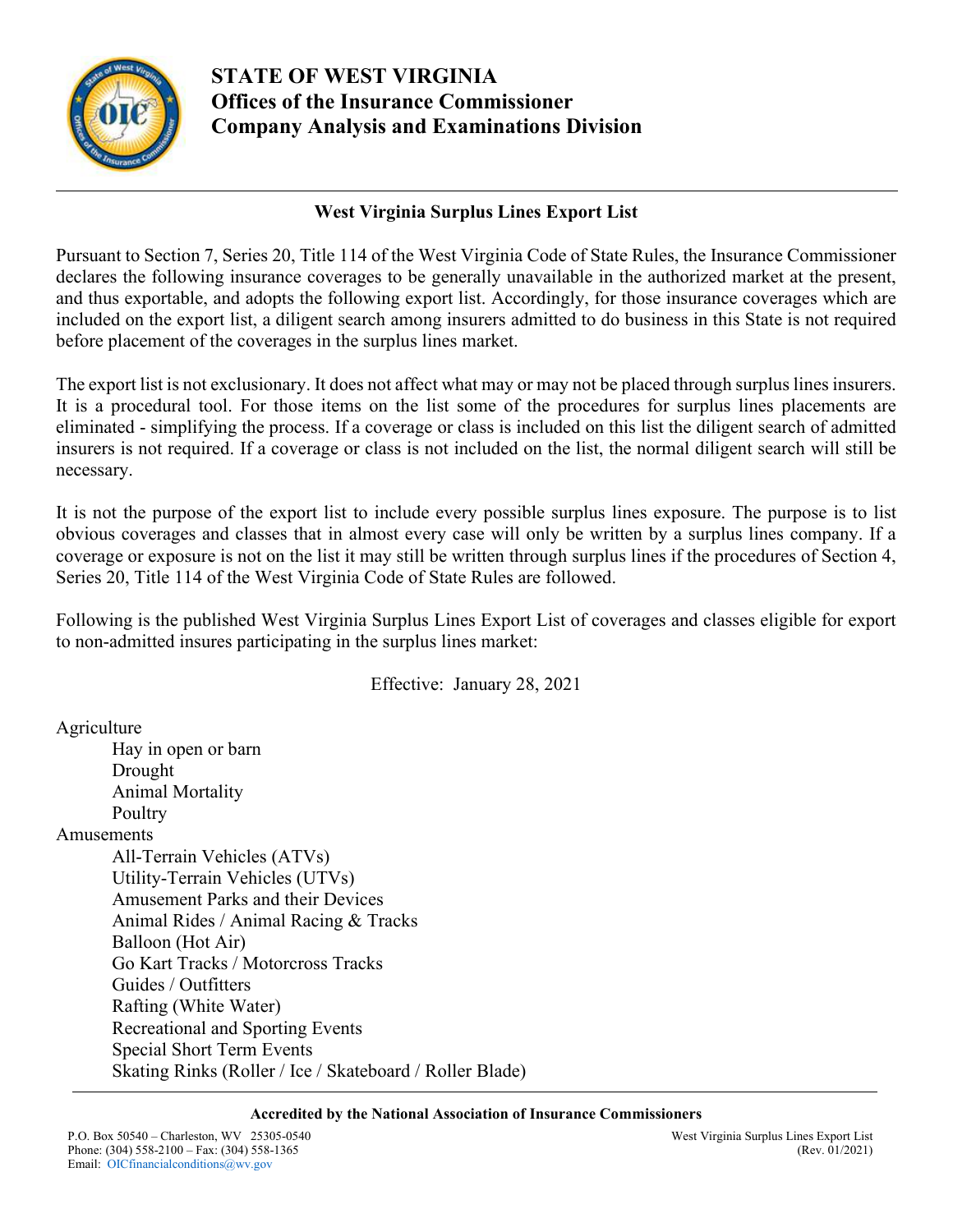Ski Lifts and Tows Spectator Liability Assisted Living Group Homes Nursing Home Liability with or without other Affiliated Elder Care Services Aviation Fixed Base Operations Building Demolition Moving or Raising Chemical Spray and/or Drift **Contractors**  Blasting Crane and Rigging (liability and physical damage only) Demolition Liability Excavation Pollution Liability & Remediation Crop Dusters (aircraft liability and aircraft hull coverage only) Day Care Centers Liability, including Sexual Abuse Coverage Explosive Manufacturing / Storage / Sales / Distribution Fire Suppression / Alarm Systems — Installation, Service & Repair Firearms (Sales / Distribution / Repair) Firework Sales Flood Insurance Fuel and Explosive Haulers (excess Auto liability and auto physical damage only) Hazardous Waste Haulers (excess Auto liability and auto physical damage only) Hazardous Waste Storage and Disposal (liability only) Health / Exercise / Spa / Fitness Club Centers Hunting Clubs Kidnapping, Ransom and Extortion Insurance Liquor Liability (monoline) Loggers Logging Equipment Medical Malpractice Liability excluding the Physicians (with or without related General Liability Coverages) Mining Mining Equipment (Manufacturing / Installation / Service / Repair) Product Liability / Recall (monoline) for the Manufacturing of: Aircraft and Component Parts Automotive and Component Parts Farm and Industrial Equipment Firearms Medical Equipment Petrochemicals Pharmaceuticals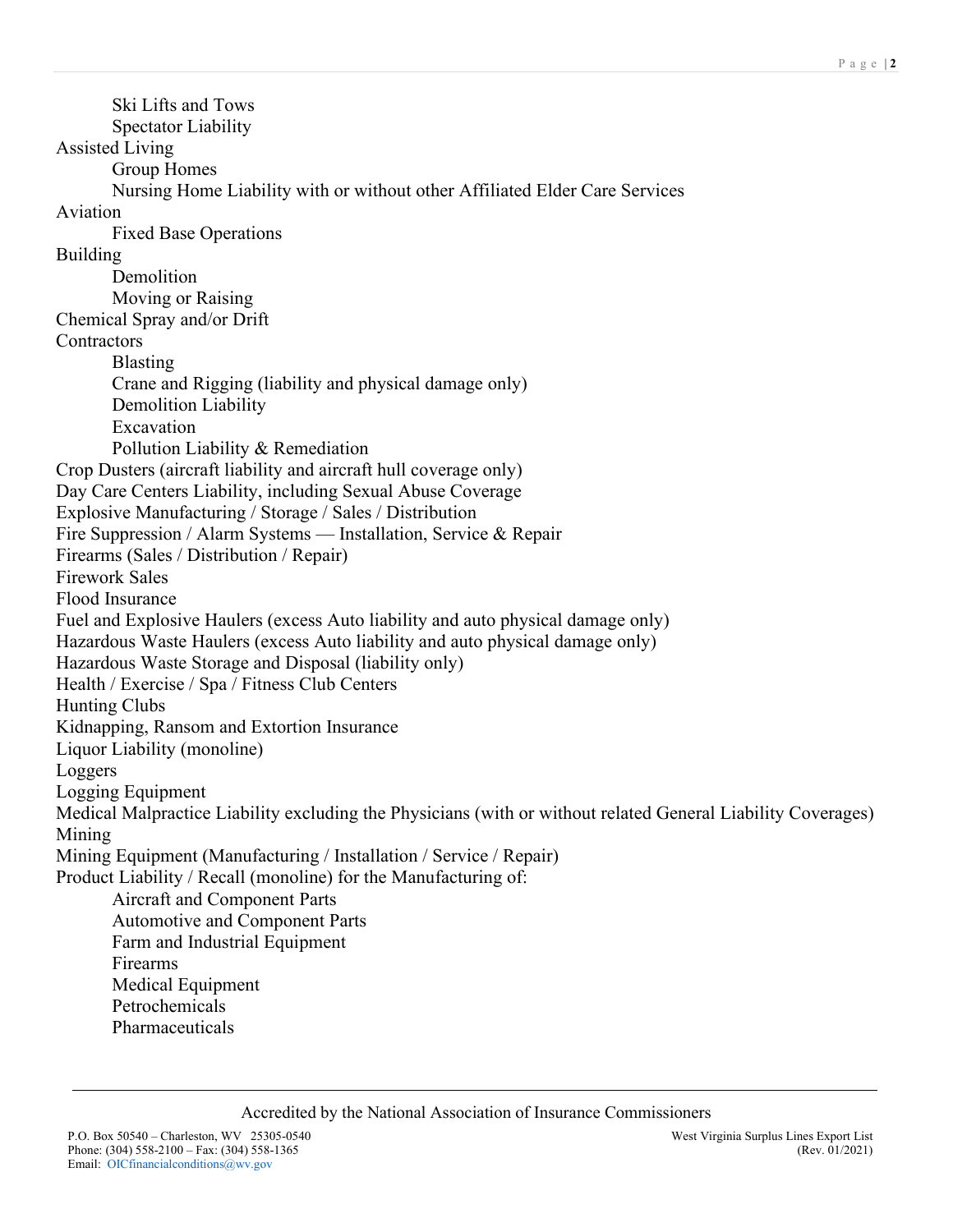Railroad, including Consultants, Contractors, and Suppliers Real-Estate Environmental Impairment Coverage Rehabilitation Centers & Programs (Alcohol / Drug) Remediation (Lead Paint / Asbestos / Environmental) Sawmills / Planing Mills Security / Detective / Patrol Agencies Tavern / Bar / Private Clubs / Fraternal or Social Clubs with Alcohol Taxicab Liability Trucks Coal Hauling Logging Long Haul Underground Equipment (Oil & Gas, Tunneling, Drilling) Vacant Properties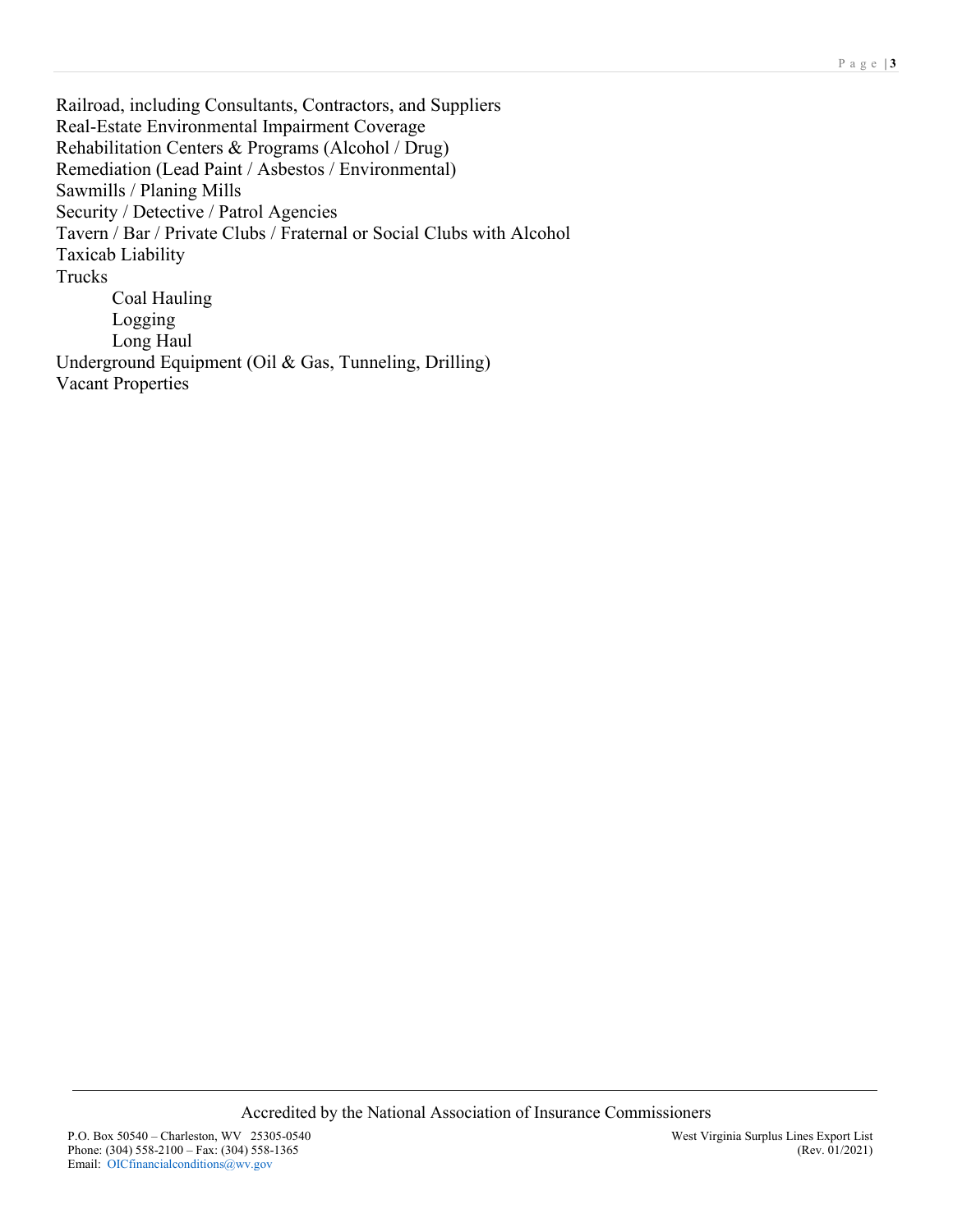## **The Surplus Lines Market**

The surplus lines market, hereafter referred to as surplus lines, is a supplemental market of insurance companies that do not have a certificate of authority to write insurance in West Virginia. Laws and regulations provide a mechanism to control the surplus lines brokers' "export" of business to recognized non-admitted insurers. Though specifics may differ, there is a consistency in the basic framework of surplus lines laws throughout the various states. The prohibition against soliciting business on behalf of nonadmitted insurers is universal, as well as the requirement that there be a diligent, good faith effort to place the insurance with an admitted insurer. Documentation and justification of the surplus lines placement is always required. Restrictions on using surplus lines for the purpose of price advantage and restrictions on exporting different layers or segments of a risk are common. Several states use an export list of insurance coverages and classes. Some states have exemptions for larger insureds. West Virginia surplus lines rules and procedures are consistent with most other states in these areas.

#### **Frequently Asked Questions**

#### **What is your surplus lines tax rate?**

• 4.55% of gross premiums and gross fees charged less return premiums due to cancellations or premium reductions. Gross premiums include all policy fees. The 4.55% is broken out as Surplus Lines Tax (88% of 4.55%) and Surcharge Payable (12% of 4.55%).

#### **Is there a stamping fee?**

• No. West Virginia does not have a stamping office.

#### **Can non-residents obtain a surplus lines brokers license?**

• Yes. West Virginia has a non-resident surplus lines licensee's license. For more information, the website is located at: <http://www.wvinsurance.gov/Default.aspx?tabid=306>